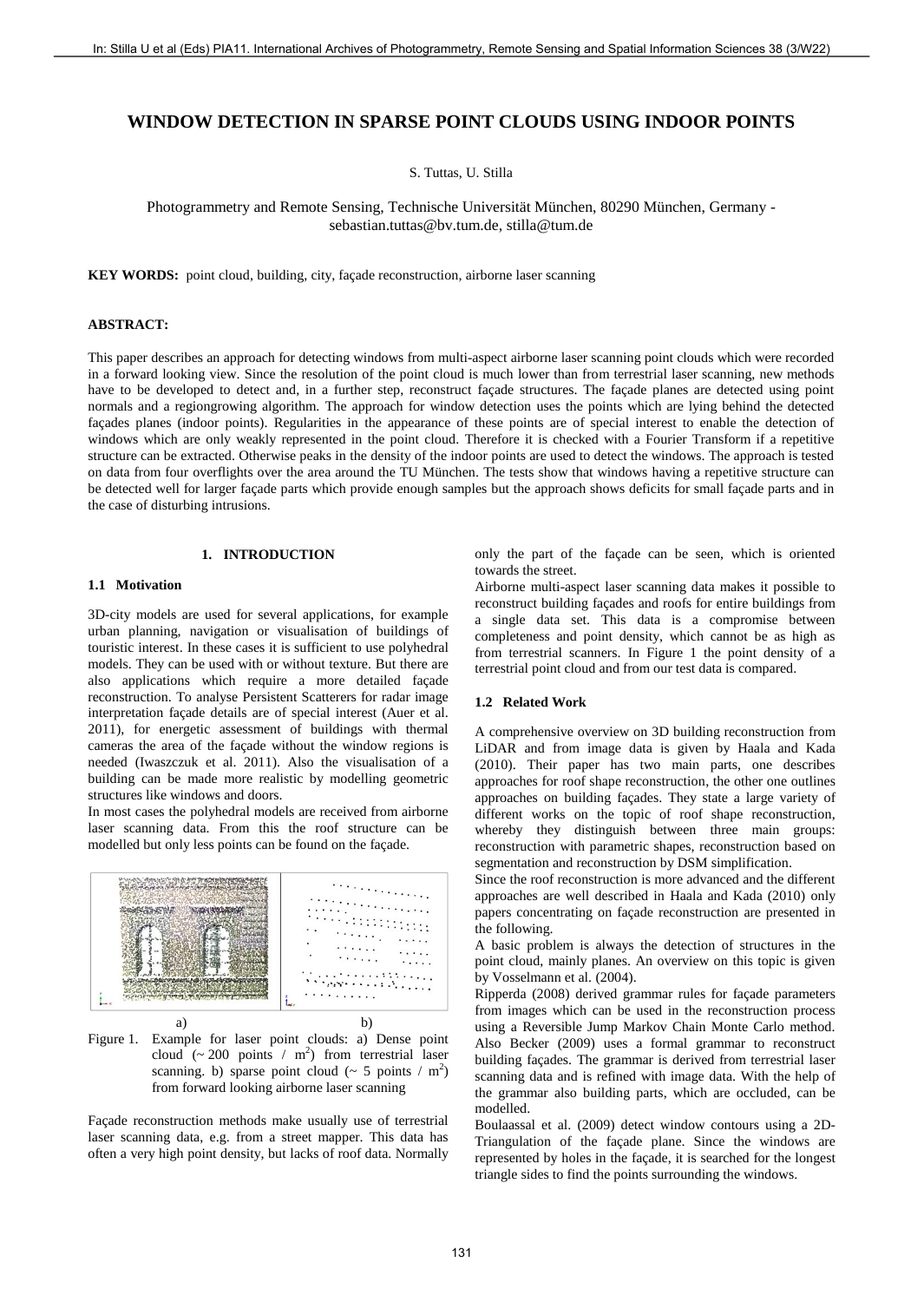Schmittwilken and Plümer (2010) use a model-based reconstruction approach. They use training data to create probability density functions for the shape parameters of windows, doors and stairs which are used for a prefiltering of the point cloud. The selection of the most likely sample for a certain object structure is done by an adapted RANSAC approach which uses a more efficient criterion for the scoring.

Pu and Vosselman (2009) extract features from a segmented point cloud by defining constraints for the different façade features. They also use a hole-based window extraction method using a TIN. Knowledge is brought in to complete the parts of the building, which are occluded.

## **1.3 Concept**

The approaches mentioned before have all in common that they use high resolution point clouds (hundred to several hundred points per square meter). Our data has only approximately 5 points per square meter, but there can also be parts with a total lack of points. Because of the oblique view the point density on the façade can vary for a single scan. This makes it hard to use holes in the point data for window detection, what lead us to an approach which uses regular patterns of points behind the façade (= indoor points). The proposed workflow can be found in Figure 2.



Figure 2. Flowchart of the presented approach

The approach is based on two basic assumptions:

- Laser pulses can pass through windows and are reflected inside the building. These points are a few cm to a few m behind the main façade plane.
- Windows are often arranged in a regular way, at least in one façade direction (vertical or horizontal). This also means that it is likely that a window exists at the same position on each floor.

First façade planes have to be detected, what is described in Section 2. After that every façade is processed on its own to detect the windows, what is delineated in Section 3. This has three parts. The first one is the detection of the indoor points (3.1), what is done by fitting a Gaussian function to a histogram of the point distribution. Then the indoor points are rastered to generate a binary image. This is cross-correlated with a horizontal and a vertical line (3.2). Finally it is searched for repetitive structures in the resulting correlation images (3.3). The approach is tested on a data set of the TU München, what is shown in Section 4. Conclusions and outlook are given in the last section.

### **2. FAÇADE PLANE DETECTION**

First normals for every point have to be calculated using a search radius *r* depending on the point cloud density (e.g. 3 m). The normals are used to find potential façade points. All points having normals which deviate more than  $\Delta \varphi$  from the horizontal plane are rejected. This helps to reduce the points, which have to be processed. The point normals can be used in different ways to support the segmentation process. For example Awwad et al. (2010) improved a RANSAC algorithm by including a check between the normal vector of the point cloud and the hypothesised RANSAC plane. Here a regiongrowing algorithm using the normals is applied to extract the façade planes from the point cloud (see Figure 3). For every point always the *n* nearest neighbours are considered. The points are allocated to the same segment if the distance between the points is less than *d* (distance threshold) and if the angle between the normal vectors, projected into the horizontal plane, is less than  $\Delta \delta$ (angle threshold).

- 
- 
- 
- 
- 
- 
- 
- 
- 
- 
- 
- 
- 
- 
- 
- 
- 

Figure 3: Proposed algorithm for façade plane detection

A plane is accepted if it is composed of at least *j* points, what is again dependent on the point density. As can be seen in the pseudo code the best fitting point has priority. The best fitting point is the point having the minimum product of distance and angle of normal vectors (in radian). Only this point is added to the segment of the processed point, of course only if the both thresholds are not exceeded. If the best fitting point and the processed point are allocated to different segments, these segments are fused and the best point, which has no segment yet, is also added to this segment. For every segment a plane is fitted using principal component analysis performed on the matrix with the points of the plane. The normal vector is the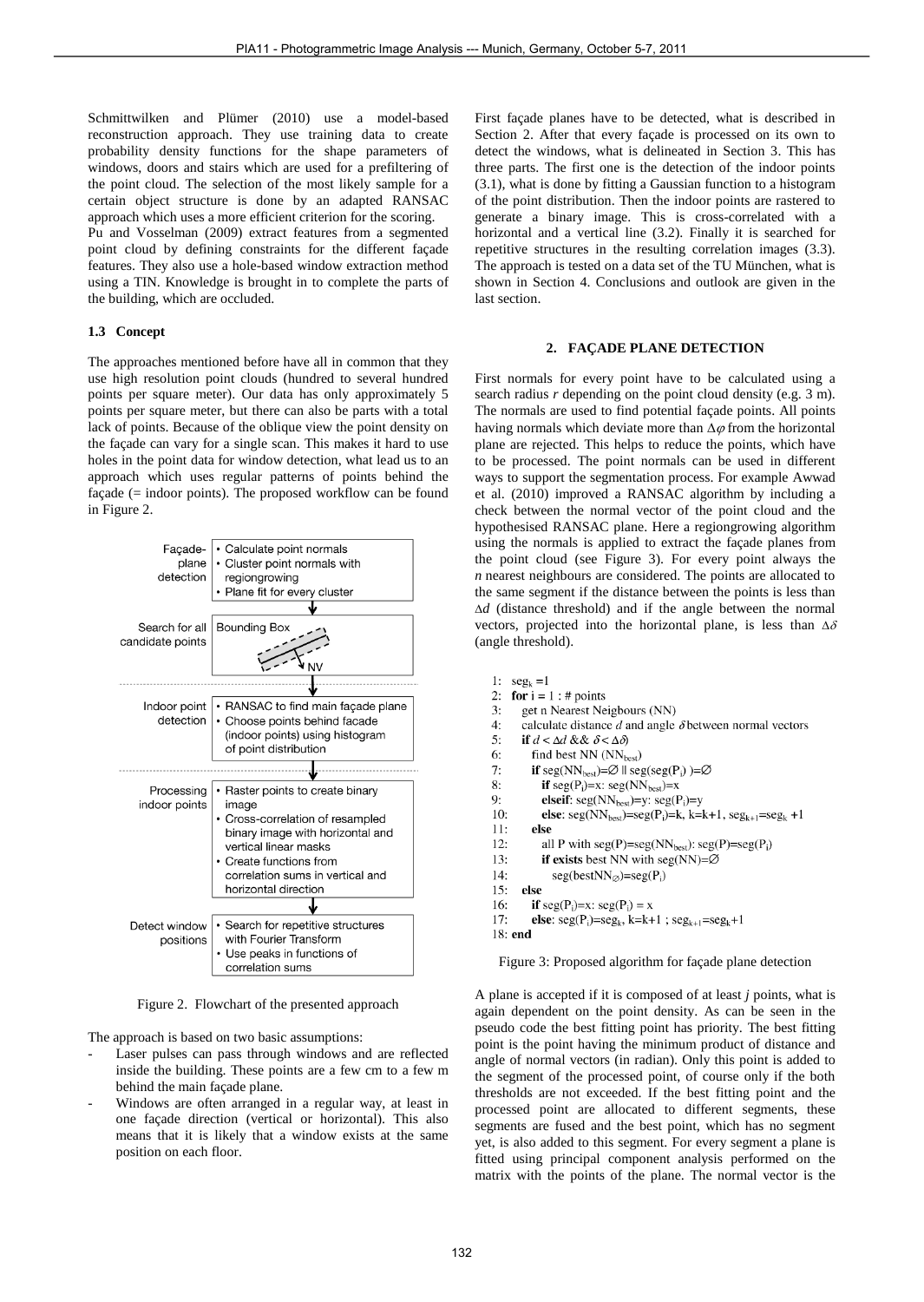principal component with the smallest covariance (Klasing et al. 2009). Subsequently the plane is forced to be vertical by projecting the normal vector into the x-y-plane. The planes are intersected to get the vertices of the building. This step is done manually yet, but shall be automated in future.

Not all the points before and behind the façade planes (indoor points, protrusions, intrusions) are included in the segmented façade points because they have not been regarded during the extraction of façade candidates or the regiongrowing process. Because of this there is a step back to the complete point cloud. All points are chosen which are in the range of *k* m (depends on maximum window height and looking angle of the laser) before and behind the plane. These are finally used for the window detection. From now all façades are processed on their own.

## **3. WINDOW DETECTION**

## **3.1 Extracting indoor points**

First the main façade plane, which is used as reference for the decision if a point lies on or behind it, is determined using a RANSAC algorithm. It is assumed that the plain with the most inliers from the points derived by the bounding box extraction should be the best reference plane.

The points are transformed into a coordinate system with the xaxis being orthogonal to the plane. A histogram is calculated showing the amount of points in a certain distance from the plane (see Figure 4).

Whether a point is declared to be lying behind the main façade plane or not is dependent on the façade roughness (flat surface or many protrusions/intrusions). Because of this a Gaussian function in the following form (see Eq. 1) is fitted to the histogram:

$$
y = A \frac{1}{\sigma \sqrt{2 \cdot \pi}} e^{\left(\frac{(x-\mu)^2}{2\sigma^2}\right)}
$$
(1)

The position  $\mu$ - $\sigma$  is chosen as threshold for the indoor points (dashed line in Figure 4). The minimum threshold is defined as 10 cm. Finally the indoor points are projected into the façade plane regarding the incidence angle of the laser.



Figure 4. Example for a histogram of the point distribution along the normal direction of the façade, the red line is the fitted Gaussian function and the dashed line is the derived threshold to decide which points are indoor points.

## **3.2 Binary image and cross-correlation**

A binary image with a resolution which is appropriate for the point density (e.g. 1 m) is created from the indoor points by setting a pixel to 1 if a point exists in the respective cell. The binary image is resampled, increasing the resolution with factor 10, and then cross-correlated with a template of a horizontal and a vertical linear mask of 2 m (an average window size) length (see Figure 5). The horizontal line is used to detect the window positions in x-direction (width) and the vertical line to detect the window positions in y-direction (height).



Figure 5. Horizontal and vertical line mask which is used for cross-correlation with the binary image.

Two functions are delineated from the correlation image. The entries of the correlation image are summed up in x-direction to get the positions of windows in y-direction and the other way round. One of these functions can be seen in Figure 6. The use of the line masks works like a smoothing, what leads to clearer peaks in the function of the sums.



Figure 6. Example for a function of the sum over the values of all columns in the correlation image for each row (= height profile). The peaks in the function, indicating window positions, are marked with circles. The dashed line shows the threshold for accepting peaks as window positions.

#### **3.3 Searching window positions**

The search for the window positions is done independently for x- and y-direction. At the end a window is placed at every possible combination of x- and y-positions. The functions of the sums of the correlation images are used twice. First these signals are used as input for a discrete Fourier Transform to look for a repetitive structure. If no such structure can be found the peaks of the function are used as window positions.

As repetition frequency of the windows the best non-zerofrequency of the resulting spectrum is chosen. Three requirements khave to be fulfilled to accept the result of the Fourier Transform:

The frequency has to lead to at least four windows for one façade plane in the respective direction. A signal generated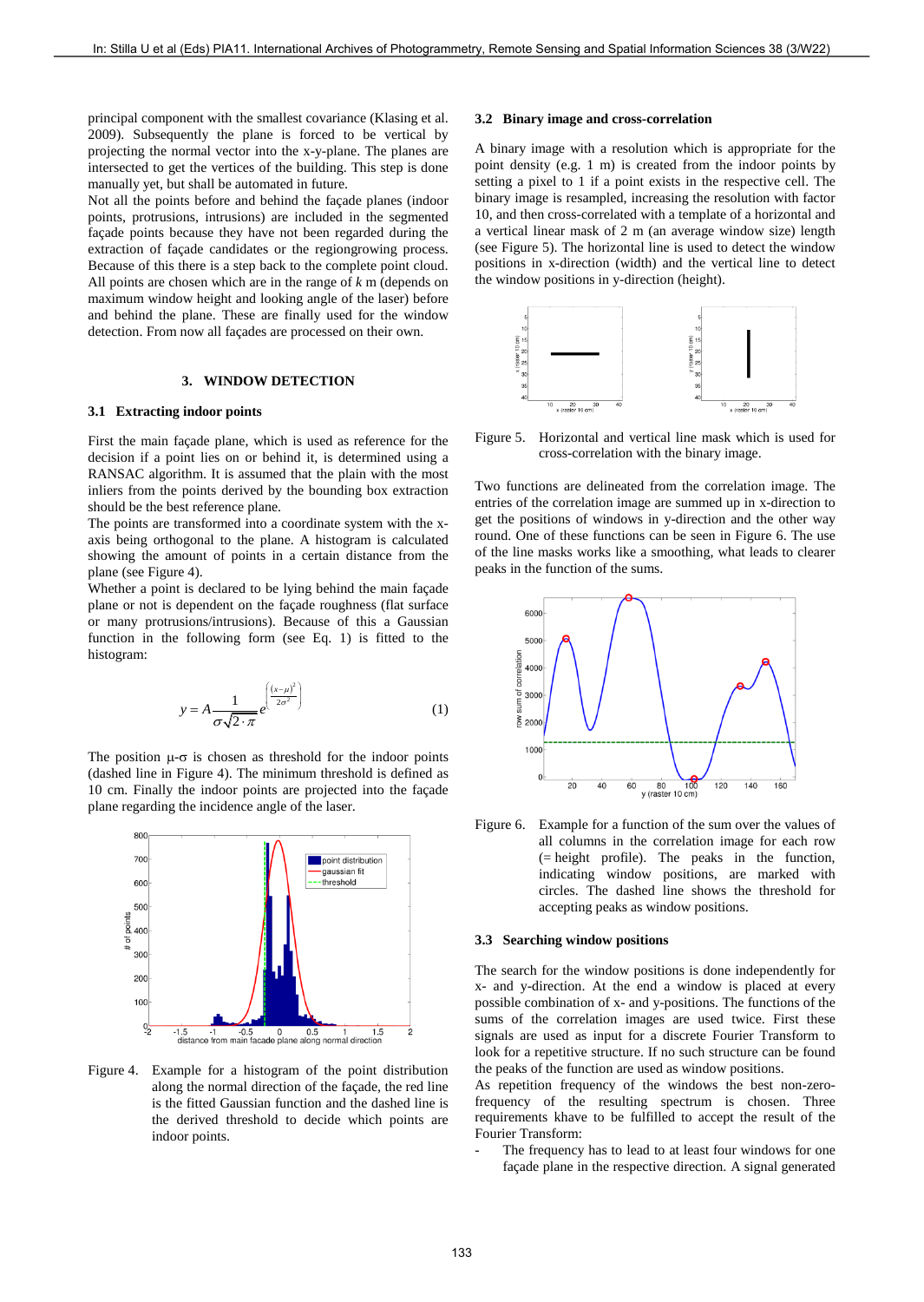by fewer windows is too short to provide a reliable solution.

- The median of the distances from the peaks in the function and the frequency have to be equal in between a certain range.
- There has to be a significant peak in the spectrum.

If the result of the Fourier Transform is accepted, the windows are positioned over the whole façade with the determined frequency, starting from the position of the window with the highest correlation (highest peak in the function of the sums).

Windows lying too close to the edge of the façade (e.g. <1 m) are neglected.

If the frequency is not accepted, the positions of the peaks in the functions are used. Peaks which are below mean-peak-height/3 (dashed line in Figure 6) are neglected.

The following steps are carried out to improve the derived window positions:

- Peaks which are too close to the edge of the building are removed. This is necessary because there are still some points of the adjacent façades which are normally in front or behind the processed façade, what leads to clear peaks in the function.
- Peaks which are too close together are fused to one peak. The threshold is 1.5 m for the horizontal distance, and 2 m for the vertical distance, assuming that floors have at least a distance of 2 m.

### **4. EXPERIMENTS**

## **4.1 Data**

We use a dataset of the test area TUM (Technische Universität München) recorded by four overflights with a helicopter. The area was scanned in 45° oblique view, what leads to a point cloud, where all building façades can be seen from all directions. The co-registration of these four different point clouds can be done with homologous planes or an adapted ICP algorithm (Hebel and Stilla 2009, Hebel and Stilla 2007). The composed point cloud can be seen in Figure 7. The total points are around 2.5 million.



Figure 7. Point cloud with approximately 2.5 million points of TUM area composed of four point clouds from four overflights.

#### **4.2 Façade plane detection**

For façade plain detection a threshold of  $\Delta \varphi = 10^{\circ}$  is chosen for the coarse elimination of non-façade-points. Approximately 1/10 of the originally point cloud is remaining.

The algorithm shown in Figure 3 is run with  $\Delta d = 3$  m,  $\Delta \delta = 5^{\circ}$ and  $n = 10$ . To reject small planes the threshold  $j = 100$  for minimum points is used. The resulting segments can be seen in Figure 8.



Figure 8. Segments with more than 100 points found by the regiongrowing algorithm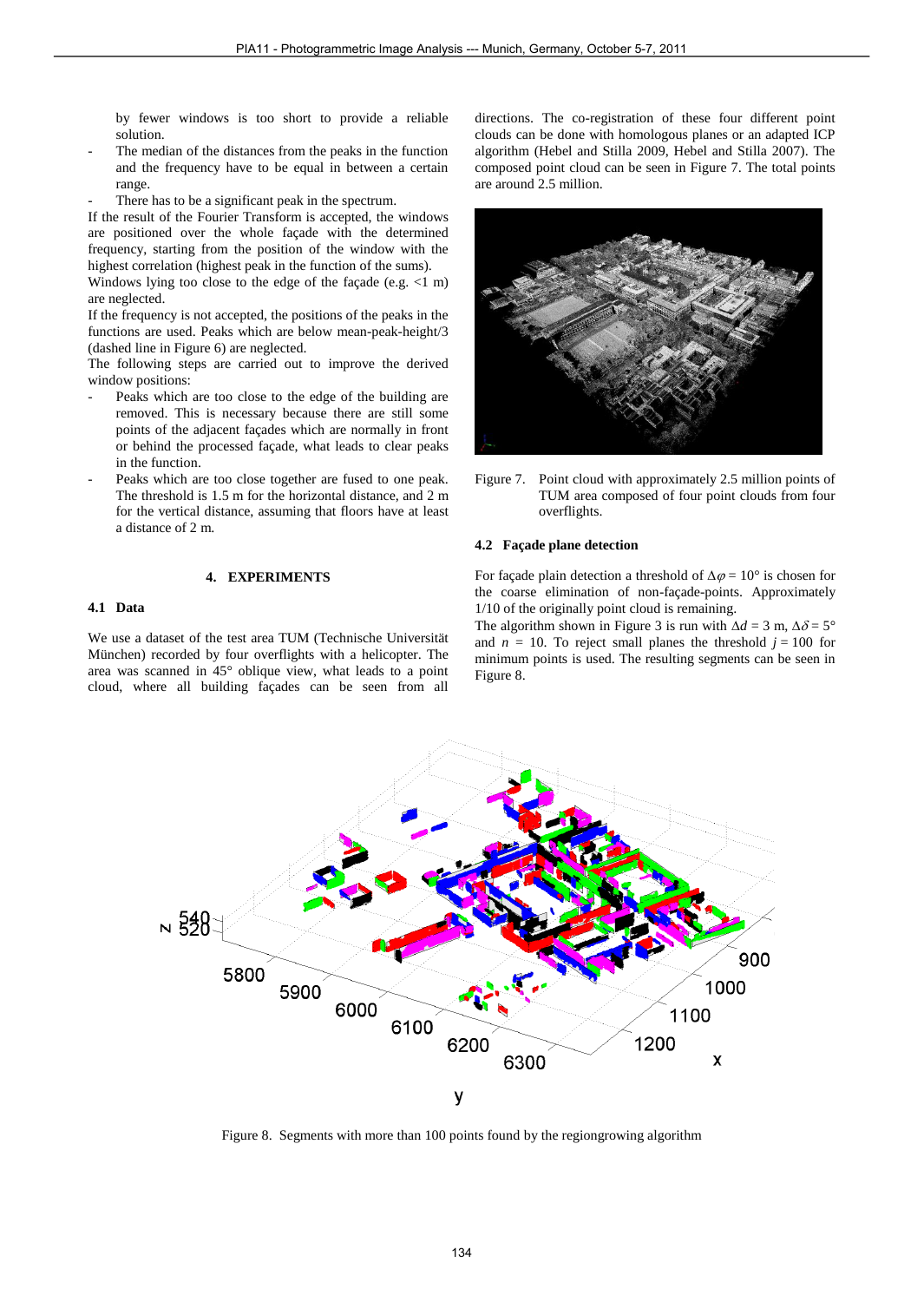## **4.3 Window Detection**

In the following the window detection is shown for one building (Old Pinakothek) of the test area. The selected points for the northern façade (see Figure 9) received from a bounding box using  $k = 5$  m can be seen in Figure 10.



Figure 9. Northern façade of the Old Pinakothek



Figure 10. Points derived with a bounding box which delimits the points to the area of 5 m before and behind the façade (northern façade of the Old Pinakothek).

In Figure 11 the detected indoor points are shown. From these points the raster image in Figure 12 is computed.



Figure 11. Indoor points derived from the points shown in Figure 10 and the threshold shown in Figure 4.



Figure 12. Binary image created by setting a pixel to 1 if any indoor point (shown in Figure 11) is inside the 1 m cell.

Finally in Figure 13 the detected windows can be seen for the façade shown in Figure 9.



Figure 13. Façade points from Figure 10 representing the façade shown in Figure 9 with detected window (centre) positions.

In this case the number of windows in both directions was determined correctly. Since it is not possible to distinguish between doors and windows, the door in the middle of the façade is also marked as window. An appropriate frequency was detected for the windows along the width of the façade. For the window positions in height direction the peaks from the function in Figure 6 are used, whereby the last two peaks are fused.

## **4.4 Results**

In Figure 14 ten façade planes of the Old Pinakothek with the detected window centre positions are shown. For evaluation the planes are divided into three groups: a) the two long planes, b) the front face and c) the seven small sides. In Tables 1 to 3 the evaluation results can be seen. Since there are doors in group a) and intrusions in group b) and c), which lie behind the main plane, these are also detected as windows. They are specified separately in the tables.



Figure 14. Ten façade planes of the Old Pinakothek, the black crosses represent the detected window positions

|     | Group a) |     |      |      |    |  |
|-----|----------|-----|------|------|----|--|
| W   | D        |     | WI 1 | נונו | FA |  |
| 123 |          | 125 | 123  |      | -  |  |
|     |          |     | 100% | 100% |    |  |

Table 1. Result of the window detection for the two long planes,  $W =$  windows (ground truth),  $D =$  doors (ground truth),  $T =$  amount of detected windows,  $WD = correctly detected windows, DD = detected$ windows which are actually doors,  $FA = false$  alarm

|   | Group b) |                |           |           |                               |  |
|---|----------|----------------|-----------|-----------|-------------------------------|--|
| W |          |                | WD        | ID        | FA                            |  |
| 9 |          | $(18)^*$<br>27 | $(100\%)$ | $(100\%)$ | $4)*$<br>$(22%)$<br>13<br>48% |  |

Table 2. Result of the window detection for the front façade,  $W =$  windows (ground truth), I = intrusions (ground truth),  $T =$  amount of detected windows,  $WD =$ correctly detected windows,  $ID = detected$  windows which are actually intrusions,  $FA = false$  alarm; )\* these values are produced counting double detection of one (large) window/intrusion as one detection.

|   | Group c) |        |       |           |                                             |  |
|---|----------|--------|-------|-----------|---------------------------------------------|--|
| W |          |        | WD    | ID        | FA                                          |  |
|   |          | $17)*$ |       |           | $7)*$                                       |  |
|   |          |        | (43%) | $(100\%)$ | $\begin{array}{c} (41\%) \\ 18 \end{array}$ |  |
|   |          | 28     |       |           |                                             |  |
|   |          |        |       |           | 64%)                                        |  |

Table 3. Result of the window detection for the small façade parts, explanation of abbreviations see Table 2.